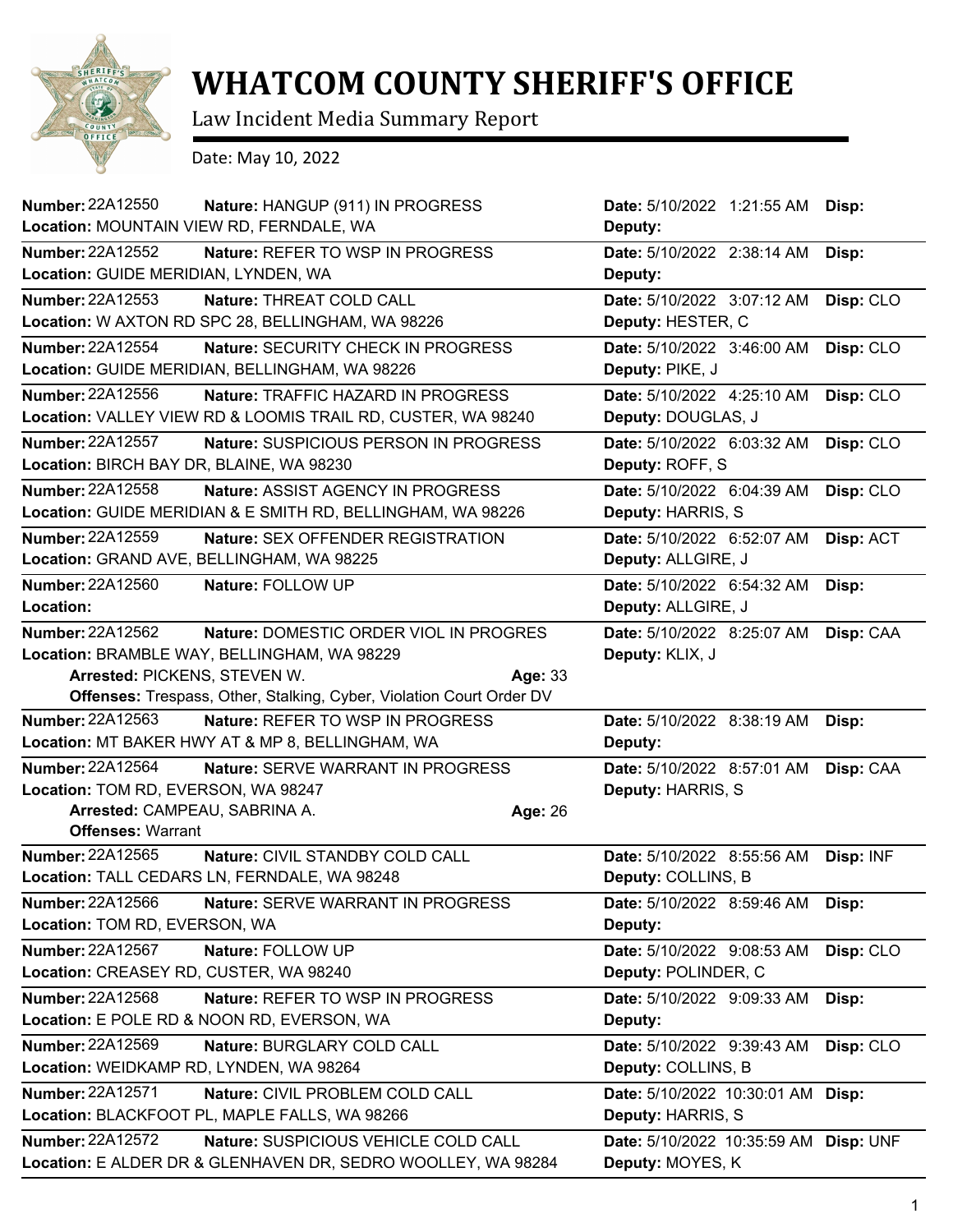| Deputy:<br>Nature: LANDLORD TENANT DISPUTE COLD C<br>Date: 5/10/2022 11:22:21 AM Disp:<br>Location: HAMMER RD, LYNDEN, WA 98264<br>Deputy: HARRIS, S<br>Nature: TRESPASS IN PROGRESS<br>Date: 5/10/2022 11:51:13 AM Disp: CLO<br>Location: BENNETT DR, BELLINGHAM, WA 98225<br>Deputy: ROFF, S<br>Nature: MESSAGE DELIVERY IN PROGRESS<br>Date: 5/10/2022 12:04:56 PM Disp:<br>Location: BIRCH BAY LYNDEN RD, BLAINE, WA<br>Deputy: BAUMAN, L<br>Nature: VANDALISM COLD CALL<br>Date: 5/10/2022 12:28:37 PM Disp: CLO<br>Location: SAN JUAN BLVD, BELLINGHAM, WA 98229<br>Deputy: KLIX, J<br>Nature: VEHICLE RECOVERY IN PROGRESS<br>Date: 5/10/2022 12:37:55 PM Disp:<br>Deputy: ROFF, S<br>Nature: WELFARE CHECK IN PROGRESS<br>Date: 5/10/2022 1:01:24 PM<br>Disp:<br>Location: HOFF RD, BELLINGHAM, WA<br>Deputy: WRIGHT, M<br>Number: 22A12583<br>Nature: ASSIST CITIZEN IN PROGRESS<br>Date: 5/10/2022 1:18:34 PM<br>Disp:<br>Deputy: SMITH, A<br>Location: GRAND AV, BELLINGHAM, WA<br><b>Nature: THEFT IN PROGRESS</b><br>Date: 5/10/2022 1:20:20 PM<br>Disp: CLO<br>Location: GUIDE MERIDIAN, LYNDEN, WA 98264<br>Deputy: COLLINS, B<br>Nature: SERVE PAPERS IN PROGRESS<br>Date: 5/10/2022 1:40:55 PM<br>Disp: INF<br>Location: STABLE LN, BELLINGHAM, WA 98229<br>Deputy: BOYD, M<br>Nature: LITTERING IN PROGRESS<br>Date: 5/10/2022 1:50:33 PM<br>Disp:<br>Location: LIMESTONE RD & GREEN TREE LN, MAPLE FALLS, WA<br>Deputy: HARRIS, S<br>Number: 22A12587<br>Nature: SUSPICIOUS CIRCUMSTANCES COLD<br>Date: 5/10/2022 1:53:57 PM<br>Disp: INA<br>Location: HALVERSTICK RD, LYNDEN, WA 98264<br>Deputy: WOOD, B<br>Nature: SUSPICIOUS PERSON COLD CALL<br>Date: 5/10/2022 1:59:40 PM<br>Disp: CLO<br>Deputy: WOOD, B<br>Nature: BURGLARY COLD CALL<br>Date: 5/10/2022 1:59:49 PM<br>Disp:<br>Deputy: HARRIS, S<br>Date: 5/10/2022 2:06:20 PM<br>Nature: FORGERY COLD CALL<br>Disp:<br>Deputy: WOOD, B<br>Nature: REFER TO OTHER AGENCY IN PROGR<br>Date: 5/10/2022 2:41:02 PM<br>Disp:<br>Location: COUNTRY LN, BELLINGHAM, WA<br>Deputy:<br><b>Number: 22A12592</b><br>Nature: CIVIL PROBLEM COLD CALL<br>Date: 5/10/2022 2:47:01 PM<br>Disp: CLO<br>Location: JESS RD, CUSTER, WA 98240<br>Deputy: LEBEDEV, P<br><b>Number: 22A12593</b><br>Disp: CLO<br>Nature: EXTRA PATROL IN PROGRESS<br>Date: 5/10/2022 3:04:06 PM<br>Location: JACKSON RD, BLAINE, WA 98230<br>Deputy: MOYES, K<br>Number: 22A12594<br>Nature: ASSIST CITIZEN IN PROGRESS<br>Date: 5/10/2022 3:18:34 PM<br>Disp: CLO<br>Location: MERCER AVE, BELLINGHAM, WA 98225<br>Deputy: WRIGHT, M<br>Number: 22A12595<br>Nature: CIVIL PROBLEM IN PROGRESS<br>Disp: INF<br>Date: 5/10/2022 3:20:34 PM<br>Location: EMERALD LAKE WAY, BELLINGHAM, WA 98226<br>Deputy: BOYD, M<br><b>Number: 22A12597</b><br>Nature: TRAFFIC STOP<br>Disp: CLO<br>Date: 5/10/2022 3:30:26 PM<br>Location: AIRPORT DR & AIRPORT WA, BELLINGHAM, WA<br>Deputy: STRAND, E<br>Number: 22A12598<br>Nature: WELFARE CHECK IN PROGRESS<br>Date: 5/10/2022 3:59:31 PM<br>Disp: CLO<br>Location: FIR ST, BLAINE, WA 98230<br>Deputy: LEBEDEV, P<br>Number: 22A12599<br>Nature: REFER TO WSP IN PROGRESS<br>Date: 5/10/2022 4:18:44 PM<br>Disp:<br>Location: CHUCKANUT DR, BELLINGHAM, WA<br>Deputy:<br>Nature: VEHICLE THEFT COLD CALL<br>Date: 5/10/2022 4:18:21 PM Disp: CLO | Number: 22A12573<br>Nature: HANGUP (911) IN PROGRESS | Date: 5/10/2022 10:44:51 AM Disp: |
|---------------------------------------------------------------------------------------------------------------------------------------------------------------------------------------------------------------------------------------------------------------------------------------------------------------------------------------------------------------------------------------------------------------------------------------------------------------------------------------------------------------------------------------------------------------------------------------------------------------------------------------------------------------------------------------------------------------------------------------------------------------------------------------------------------------------------------------------------------------------------------------------------------------------------------------------------------------------------------------------------------------------------------------------------------------------------------------------------------------------------------------------------------------------------------------------------------------------------------------------------------------------------------------------------------------------------------------------------------------------------------------------------------------------------------------------------------------------------------------------------------------------------------------------------------------------------------------------------------------------------------------------------------------------------------------------------------------------------------------------------------------------------------------------------------------------------------------------------------------------------------------------------------------------------------------------------------------------------------------------------------------------------------------------------------------------------------------------------------------------------------------------------------------------------------------------------------------------------------------------------------------------------------------------------------------------------------------------------------------------------------------------------------------------------------------------------------------------------------------------------------------------------------------------------------------------------------------------------------------------------------------------------------------------------------------------------------------------------------------------------------------------------------------------------------------------------------------------------------------------------------------------------------------------------------------------------------------------------------------------------------------------------------------------------------------------------------------------------------------------------------------------------------------------------------------------------------------------------------------------------------------------------------------------------------------------------------|------------------------------------------------------|-----------------------------------|
|                                                                                                                                                                                                                                                                                                                                                                                                                                                                                                                                                                                                                                                                                                                                                                                                                                                                                                                                                                                                                                                                                                                                                                                                                                                                                                                                                                                                                                                                                                                                                                                                                                                                                                                                                                                                                                                                                                                                                                                                                                                                                                                                                                                                                                                                                                                                                                                                                                                                                                                                                                                                                                                                                                                                                                                                                                                                                                                                                                                                                                                                                                                                                                                                                                                                                                                                 | Location: KENT DR, BELLINGHAM, WA                    |                                   |
|                                                                                                                                                                                                                                                                                                                                                                                                                                                                                                                                                                                                                                                                                                                                                                                                                                                                                                                                                                                                                                                                                                                                                                                                                                                                                                                                                                                                                                                                                                                                                                                                                                                                                                                                                                                                                                                                                                                                                                                                                                                                                                                                                                                                                                                                                                                                                                                                                                                                                                                                                                                                                                                                                                                                                                                                                                                                                                                                                                                                                                                                                                                                                                                                                                                                                                                                 | <b>Number: 22A12577</b>                              |                                   |
|                                                                                                                                                                                                                                                                                                                                                                                                                                                                                                                                                                                                                                                                                                                                                                                                                                                                                                                                                                                                                                                                                                                                                                                                                                                                                                                                                                                                                                                                                                                                                                                                                                                                                                                                                                                                                                                                                                                                                                                                                                                                                                                                                                                                                                                                                                                                                                                                                                                                                                                                                                                                                                                                                                                                                                                                                                                                                                                                                                                                                                                                                                                                                                                                                                                                                                                                 |                                                      |                                   |
|                                                                                                                                                                                                                                                                                                                                                                                                                                                                                                                                                                                                                                                                                                                                                                                                                                                                                                                                                                                                                                                                                                                                                                                                                                                                                                                                                                                                                                                                                                                                                                                                                                                                                                                                                                                                                                                                                                                                                                                                                                                                                                                                                                                                                                                                                                                                                                                                                                                                                                                                                                                                                                                                                                                                                                                                                                                                                                                                                                                                                                                                                                                                                                                                                                                                                                                                 | Number: 22A12578                                     |                                   |
|                                                                                                                                                                                                                                                                                                                                                                                                                                                                                                                                                                                                                                                                                                                                                                                                                                                                                                                                                                                                                                                                                                                                                                                                                                                                                                                                                                                                                                                                                                                                                                                                                                                                                                                                                                                                                                                                                                                                                                                                                                                                                                                                                                                                                                                                                                                                                                                                                                                                                                                                                                                                                                                                                                                                                                                                                                                                                                                                                                                                                                                                                                                                                                                                                                                                                                                                 |                                                      |                                   |
|                                                                                                                                                                                                                                                                                                                                                                                                                                                                                                                                                                                                                                                                                                                                                                                                                                                                                                                                                                                                                                                                                                                                                                                                                                                                                                                                                                                                                                                                                                                                                                                                                                                                                                                                                                                                                                                                                                                                                                                                                                                                                                                                                                                                                                                                                                                                                                                                                                                                                                                                                                                                                                                                                                                                                                                                                                                                                                                                                                                                                                                                                                                                                                                                                                                                                                                                 | <b>Number: 22A12579</b>                              |                                   |
|                                                                                                                                                                                                                                                                                                                                                                                                                                                                                                                                                                                                                                                                                                                                                                                                                                                                                                                                                                                                                                                                                                                                                                                                                                                                                                                                                                                                                                                                                                                                                                                                                                                                                                                                                                                                                                                                                                                                                                                                                                                                                                                                                                                                                                                                                                                                                                                                                                                                                                                                                                                                                                                                                                                                                                                                                                                                                                                                                                                                                                                                                                                                                                                                                                                                                                                                 |                                                      |                                   |
|                                                                                                                                                                                                                                                                                                                                                                                                                                                                                                                                                                                                                                                                                                                                                                                                                                                                                                                                                                                                                                                                                                                                                                                                                                                                                                                                                                                                                                                                                                                                                                                                                                                                                                                                                                                                                                                                                                                                                                                                                                                                                                                                                                                                                                                                                                                                                                                                                                                                                                                                                                                                                                                                                                                                                                                                                                                                                                                                                                                                                                                                                                                                                                                                                                                                                                                                 | <b>Number: 22A12580</b>                              |                                   |
|                                                                                                                                                                                                                                                                                                                                                                                                                                                                                                                                                                                                                                                                                                                                                                                                                                                                                                                                                                                                                                                                                                                                                                                                                                                                                                                                                                                                                                                                                                                                                                                                                                                                                                                                                                                                                                                                                                                                                                                                                                                                                                                                                                                                                                                                                                                                                                                                                                                                                                                                                                                                                                                                                                                                                                                                                                                                                                                                                                                                                                                                                                                                                                                                                                                                                                                                 |                                                      |                                   |
|                                                                                                                                                                                                                                                                                                                                                                                                                                                                                                                                                                                                                                                                                                                                                                                                                                                                                                                                                                                                                                                                                                                                                                                                                                                                                                                                                                                                                                                                                                                                                                                                                                                                                                                                                                                                                                                                                                                                                                                                                                                                                                                                                                                                                                                                                                                                                                                                                                                                                                                                                                                                                                                                                                                                                                                                                                                                                                                                                                                                                                                                                                                                                                                                                                                                                                                                 | Number: 22A12581                                     |                                   |
|                                                                                                                                                                                                                                                                                                                                                                                                                                                                                                                                                                                                                                                                                                                                                                                                                                                                                                                                                                                                                                                                                                                                                                                                                                                                                                                                                                                                                                                                                                                                                                                                                                                                                                                                                                                                                                                                                                                                                                                                                                                                                                                                                                                                                                                                                                                                                                                                                                                                                                                                                                                                                                                                                                                                                                                                                                                                                                                                                                                                                                                                                                                                                                                                                                                                                                                                 | Location: MARINE DR, BELLINGHAM, WA                  |                                   |
|                                                                                                                                                                                                                                                                                                                                                                                                                                                                                                                                                                                                                                                                                                                                                                                                                                                                                                                                                                                                                                                                                                                                                                                                                                                                                                                                                                                                                                                                                                                                                                                                                                                                                                                                                                                                                                                                                                                                                                                                                                                                                                                                                                                                                                                                                                                                                                                                                                                                                                                                                                                                                                                                                                                                                                                                                                                                                                                                                                                                                                                                                                                                                                                                                                                                                                                                 | <b>Number: 22A12582</b>                              |                                   |
|                                                                                                                                                                                                                                                                                                                                                                                                                                                                                                                                                                                                                                                                                                                                                                                                                                                                                                                                                                                                                                                                                                                                                                                                                                                                                                                                                                                                                                                                                                                                                                                                                                                                                                                                                                                                                                                                                                                                                                                                                                                                                                                                                                                                                                                                                                                                                                                                                                                                                                                                                                                                                                                                                                                                                                                                                                                                                                                                                                                                                                                                                                                                                                                                                                                                                                                                 |                                                      |                                   |
|                                                                                                                                                                                                                                                                                                                                                                                                                                                                                                                                                                                                                                                                                                                                                                                                                                                                                                                                                                                                                                                                                                                                                                                                                                                                                                                                                                                                                                                                                                                                                                                                                                                                                                                                                                                                                                                                                                                                                                                                                                                                                                                                                                                                                                                                                                                                                                                                                                                                                                                                                                                                                                                                                                                                                                                                                                                                                                                                                                                                                                                                                                                                                                                                                                                                                                                                 |                                                      |                                   |
|                                                                                                                                                                                                                                                                                                                                                                                                                                                                                                                                                                                                                                                                                                                                                                                                                                                                                                                                                                                                                                                                                                                                                                                                                                                                                                                                                                                                                                                                                                                                                                                                                                                                                                                                                                                                                                                                                                                                                                                                                                                                                                                                                                                                                                                                                                                                                                                                                                                                                                                                                                                                                                                                                                                                                                                                                                                                                                                                                                                                                                                                                                                                                                                                                                                                                                                                 |                                                      |                                   |
|                                                                                                                                                                                                                                                                                                                                                                                                                                                                                                                                                                                                                                                                                                                                                                                                                                                                                                                                                                                                                                                                                                                                                                                                                                                                                                                                                                                                                                                                                                                                                                                                                                                                                                                                                                                                                                                                                                                                                                                                                                                                                                                                                                                                                                                                                                                                                                                                                                                                                                                                                                                                                                                                                                                                                                                                                                                                                                                                                                                                                                                                                                                                                                                                                                                                                                                                 | Number: 22A12584                                     |                                   |
|                                                                                                                                                                                                                                                                                                                                                                                                                                                                                                                                                                                                                                                                                                                                                                                                                                                                                                                                                                                                                                                                                                                                                                                                                                                                                                                                                                                                                                                                                                                                                                                                                                                                                                                                                                                                                                                                                                                                                                                                                                                                                                                                                                                                                                                                                                                                                                                                                                                                                                                                                                                                                                                                                                                                                                                                                                                                                                                                                                                                                                                                                                                                                                                                                                                                                                                                 |                                                      |                                   |
|                                                                                                                                                                                                                                                                                                                                                                                                                                                                                                                                                                                                                                                                                                                                                                                                                                                                                                                                                                                                                                                                                                                                                                                                                                                                                                                                                                                                                                                                                                                                                                                                                                                                                                                                                                                                                                                                                                                                                                                                                                                                                                                                                                                                                                                                                                                                                                                                                                                                                                                                                                                                                                                                                                                                                                                                                                                                                                                                                                                                                                                                                                                                                                                                                                                                                                                                 | Number: 22A12585                                     |                                   |
|                                                                                                                                                                                                                                                                                                                                                                                                                                                                                                                                                                                                                                                                                                                                                                                                                                                                                                                                                                                                                                                                                                                                                                                                                                                                                                                                                                                                                                                                                                                                                                                                                                                                                                                                                                                                                                                                                                                                                                                                                                                                                                                                                                                                                                                                                                                                                                                                                                                                                                                                                                                                                                                                                                                                                                                                                                                                                                                                                                                                                                                                                                                                                                                                                                                                                                                                 |                                                      |                                   |
|                                                                                                                                                                                                                                                                                                                                                                                                                                                                                                                                                                                                                                                                                                                                                                                                                                                                                                                                                                                                                                                                                                                                                                                                                                                                                                                                                                                                                                                                                                                                                                                                                                                                                                                                                                                                                                                                                                                                                                                                                                                                                                                                                                                                                                                                                                                                                                                                                                                                                                                                                                                                                                                                                                                                                                                                                                                                                                                                                                                                                                                                                                                                                                                                                                                                                                                                 | <b>Number: 22A12586</b>                              |                                   |
|                                                                                                                                                                                                                                                                                                                                                                                                                                                                                                                                                                                                                                                                                                                                                                                                                                                                                                                                                                                                                                                                                                                                                                                                                                                                                                                                                                                                                                                                                                                                                                                                                                                                                                                                                                                                                                                                                                                                                                                                                                                                                                                                                                                                                                                                                                                                                                                                                                                                                                                                                                                                                                                                                                                                                                                                                                                                                                                                                                                                                                                                                                                                                                                                                                                                                                                                 |                                                      |                                   |
|                                                                                                                                                                                                                                                                                                                                                                                                                                                                                                                                                                                                                                                                                                                                                                                                                                                                                                                                                                                                                                                                                                                                                                                                                                                                                                                                                                                                                                                                                                                                                                                                                                                                                                                                                                                                                                                                                                                                                                                                                                                                                                                                                                                                                                                                                                                                                                                                                                                                                                                                                                                                                                                                                                                                                                                                                                                                                                                                                                                                                                                                                                                                                                                                                                                                                                                                 |                                                      |                                   |
|                                                                                                                                                                                                                                                                                                                                                                                                                                                                                                                                                                                                                                                                                                                                                                                                                                                                                                                                                                                                                                                                                                                                                                                                                                                                                                                                                                                                                                                                                                                                                                                                                                                                                                                                                                                                                                                                                                                                                                                                                                                                                                                                                                                                                                                                                                                                                                                                                                                                                                                                                                                                                                                                                                                                                                                                                                                                                                                                                                                                                                                                                                                                                                                                                                                                                                                                 |                                                      |                                   |
|                                                                                                                                                                                                                                                                                                                                                                                                                                                                                                                                                                                                                                                                                                                                                                                                                                                                                                                                                                                                                                                                                                                                                                                                                                                                                                                                                                                                                                                                                                                                                                                                                                                                                                                                                                                                                                                                                                                                                                                                                                                                                                                                                                                                                                                                                                                                                                                                                                                                                                                                                                                                                                                                                                                                                                                                                                                                                                                                                                                                                                                                                                                                                                                                                                                                                                                                 | Number: 22A12588                                     |                                   |
|                                                                                                                                                                                                                                                                                                                                                                                                                                                                                                                                                                                                                                                                                                                                                                                                                                                                                                                                                                                                                                                                                                                                                                                                                                                                                                                                                                                                                                                                                                                                                                                                                                                                                                                                                                                                                                                                                                                                                                                                                                                                                                                                                                                                                                                                                                                                                                                                                                                                                                                                                                                                                                                                                                                                                                                                                                                                                                                                                                                                                                                                                                                                                                                                                                                                                                                                 | Location: BLUEBELL CT, MAPLE FALLS, WA 98266         |                                   |
|                                                                                                                                                                                                                                                                                                                                                                                                                                                                                                                                                                                                                                                                                                                                                                                                                                                                                                                                                                                                                                                                                                                                                                                                                                                                                                                                                                                                                                                                                                                                                                                                                                                                                                                                                                                                                                                                                                                                                                                                                                                                                                                                                                                                                                                                                                                                                                                                                                                                                                                                                                                                                                                                                                                                                                                                                                                                                                                                                                                                                                                                                                                                                                                                                                                                                                                                 | <b>Number: 22A12589</b>                              |                                   |
|                                                                                                                                                                                                                                                                                                                                                                                                                                                                                                                                                                                                                                                                                                                                                                                                                                                                                                                                                                                                                                                                                                                                                                                                                                                                                                                                                                                                                                                                                                                                                                                                                                                                                                                                                                                                                                                                                                                                                                                                                                                                                                                                                                                                                                                                                                                                                                                                                                                                                                                                                                                                                                                                                                                                                                                                                                                                                                                                                                                                                                                                                                                                                                                                                                                                                                                                 | Location: SILVER LAKE RD, MAPLE FALLS, WA            |                                   |
|                                                                                                                                                                                                                                                                                                                                                                                                                                                                                                                                                                                                                                                                                                                                                                                                                                                                                                                                                                                                                                                                                                                                                                                                                                                                                                                                                                                                                                                                                                                                                                                                                                                                                                                                                                                                                                                                                                                                                                                                                                                                                                                                                                                                                                                                                                                                                                                                                                                                                                                                                                                                                                                                                                                                                                                                                                                                                                                                                                                                                                                                                                                                                                                                                                                                                                                                 | Number: 22A12590                                     |                                   |
|                                                                                                                                                                                                                                                                                                                                                                                                                                                                                                                                                                                                                                                                                                                                                                                                                                                                                                                                                                                                                                                                                                                                                                                                                                                                                                                                                                                                                                                                                                                                                                                                                                                                                                                                                                                                                                                                                                                                                                                                                                                                                                                                                                                                                                                                                                                                                                                                                                                                                                                                                                                                                                                                                                                                                                                                                                                                                                                                                                                                                                                                                                                                                                                                                                                                                                                                 | Location: HANNEGAN RD, BELLINGHAM, WA 98226          |                                   |
|                                                                                                                                                                                                                                                                                                                                                                                                                                                                                                                                                                                                                                                                                                                                                                                                                                                                                                                                                                                                                                                                                                                                                                                                                                                                                                                                                                                                                                                                                                                                                                                                                                                                                                                                                                                                                                                                                                                                                                                                                                                                                                                                                                                                                                                                                                                                                                                                                                                                                                                                                                                                                                                                                                                                                                                                                                                                                                                                                                                                                                                                                                                                                                                                                                                                                                                                 | <b>Number: 22A12591</b>                              |                                   |
|                                                                                                                                                                                                                                                                                                                                                                                                                                                                                                                                                                                                                                                                                                                                                                                                                                                                                                                                                                                                                                                                                                                                                                                                                                                                                                                                                                                                                                                                                                                                                                                                                                                                                                                                                                                                                                                                                                                                                                                                                                                                                                                                                                                                                                                                                                                                                                                                                                                                                                                                                                                                                                                                                                                                                                                                                                                                                                                                                                                                                                                                                                                                                                                                                                                                                                                                 |                                                      |                                   |
|                                                                                                                                                                                                                                                                                                                                                                                                                                                                                                                                                                                                                                                                                                                                                                                                                                                                                                                                                                                                                                                                                                                                                                                                                                                                                                                                                                                                                                                                                                                                                                                                                                                                                                                                                                                                                                                                                                                                                                                                                                                                                                                                                                                                                                                                                                                                                                                                                                                                                                                                                                                                                                                                                                                                                                                                                                                                                                                                                                                                                                                                                                                                                                                                                                                                                                                                 |                                                      |                                   |
|                                                                                                                                                                                                                                                                                                                                                                                                                                                                                                                                                                                                                                                                                                                                                                                                                                                                                                                                                                                                                                                                                                                                                                                                                                                                                                                                                                                                                                                                                                                                                                                                                                                                                                                                                                                                                                                                                                                                                                                                                                                                                                                                                                                                                                                                                                                                                                                                                                                                                                                                                                                                                                                                                                                                                                                                                                                                                                                                                                                                                                                                                                                                                                                                                                                                                                                                 |                                                      |                                   |
|                                                                                                                                                                                                                                                                                                                                                                                                                                                                                                                                                                                                                                                                                                                                                                                                                                                                                                                                                                                                                                                                                                                                                                                                                                                                                                                                                                                                                                                                                                                                                                                                                                                                                                                                                                                                                                                                                                                                                                                                                                                                                                                                                                                                                                                                                                                                                                                                                                                                                                                                                                                                                                                                                                                                                                                                                                                                                                                                                                                                                                                                                                                                                                                                                                                                                                                                 |                                                      |                                   |
|                                                                                                                                                                                                                                                                                                                                                                                                                                                                                                                                                                                                                                                                                                                                                                                                                                                                                                                                                                                                                                                                                                                                                                                                                                                                                                                                                                                                                                                                                                                                                                                                                                                                                                                                                                                                                                                                                                                                                                                                                                                                                                                                                                                                                                                                                                                                                                                                                                                                                                                                                                                                                                                                                                                                                                                                                                                                                                                                                                                                                                                                                                                                                                                                                                                                                                                                 |                                                      |                                   |
|                                                                                                                                                                                                                                                                                                                                                                                                                                                                                                                                                                                                                                                                                                                                                                                                                                                                                                                                                                                                                                                                                                                                                                                                                                                                                                                                                                                                                                                                                                                                                                                                                                                                                                                                                                                                                                                                                                                                                                                                                                                                                                                                                                                                                                                                                                                                                                                                                                                                                                                                                                                                                                                                                                                                                                                                                                                                                                                                                                                                                                                                                                                                                                                                                                                                                                                                 |                                                      |                                   |
|                                                                                                                                                                                                                                                                                                                                                                                                                                                                                                                                                                                                                                                                                                                                                                                                                                                                                                                                                                                                                                                                                                                                                                                                                                                                                                                                                                                                                                                                                                                                                                                                                                                                                                                                                                                                                                                                                                                                                                                                                                                                                                                                                                                                                                                                                                                                                                                                                                                                                                                                                                                                                                                                                                                                                                                                                                                                                                                                                                                                                                                                                                                                                                                                                                                                                                                                 |                                                      |                                   |
|                                                                                                                                                                                                                                                                                                                                                                                                                                                                                                                                                                                                                                                                                                                                                                                                                                                                                                                                                                                                                                                                                                                                                                                                                                                                                                                                                                                                                                                                                                                                                                                                                                                                                                                                                                                                                                                                                                                                                                                                                                                                                                                                                                                                                                                                                                                                                                                                                                                                                                                                                                                                                                                                                                                                                                                                                                                                                                                                                                                                                                                                                                                                                                                                                                                                                                                                 |                                                      |                                   |
|                                                                                                                                                                                                                                                                                                                                                                                                                                                                                                                                                                                                                                                                                                                                                                                                                                                                                                                                                                                                                                                                                                                                                                                                                                                                                                                                                                                                                                                                                                                                                                                                                                                                                                                                                                                                                                                                                                                                                                                                                                                                                                                                                                                                                                                                                                                                                                                                                                                                                                                                                                                                                                                                                                                                                                                                                                                                                                                                                                                                                                                                                                                                                                                                                                                                                                                                 |                                                      |                                   |
|                                                                                                                                                                                                                                                                                                                                                                                                                                                                                                                                                                                                                                                                                                                                                                                                                                                                                                                                                                                                                                                                                                                                                                                                                                                                                                                                                                                                                                                                                                                                                                                                                                                                                                                                                                                                                                                                                                                                                                                                                                                                                                                                                                                                                                                                                                                                                                                                                                                                                                                                                                                                                                                                                                                                                                                                                                                                                                                                                                                                                                                                                                                                                                                                                                                                                                                                 |                                                      |                                   |
|                                                                                                                                                                                                                                                                                                                                                                                                                                                                                                                                                                                                                                                                                                                                                                                                                                                                                                                                                                                                                                                                                                                                                                                                                                                                                                                                                                                                                                                                                                                                                                                                                                                                                                                                                                                                                                                                                                                                                                                                                                                                                                                                                                                                                                                                                                                                                                                                                                                                                                                                                                                                                                                                                                                                                                                                                                                                                                                                                                                                                                                                                                                                                                                                                                                                                                                                 |                                                      |                                   |
|                                                                                                                                                                                                                                                                                                                                                                                                                                                                                                                                                                                                                                                                                                                                                                                                                                                                                                                                                                                                                                                                                                                                                                                                                                                                                                                                                                                                                                                                                                                                                                                                                                                                                                                                                                                                                                                                                                                                                                                                                                                                                                                                                                                                                                                                                                                                                                                                                                                                                                                                                                                                                                                                                                                                                                                                                                                                                                                                                                                                                                                                                                                                                                                                                                                                                                                                 |                                                      |                                   |
|                                                                                                                                                                                                                                                                                                                                                                                                                                                                                                                                                                                                                                                                                                                                                                                                                                                                                                                                                                                                                                                                                                                                                                                                                                                                                                                                                                                                                                                                                                                                                                                                                                                                                                                                                                                                                                                                                                                                                                                                                                                                                                                                                                                                                                                                                                                                                                                                                                                                                                                                                                                                                                                                                                                                                                                                                                                                                                                                                                                                                                                                                                                                                                                                                                                                                                                                 |                                                      |                                   |
|                                                                                                                                                                                                                                                                                                                                                                                                                                                                                                                                                                                                                                                                                                                                                                                                                                                                                                                                                                                                                                                                                                                                                                                                                                                                                                                                                                                                                                                                                                                                                                                                                                                                                                                                                                                                                                                                                                                                                                                                                                                                                                                                                                                                                                                                                                                                                                                                                                                                                                                                                                                                                                                                                                                                                                                                                                                                                                                                                                                                                                                                                                                                                                                                                                                                                                                                 |                                                      |                                   |
|                                                                                                                                                                                                                                                                                                                                                                                                                                                                                                                                                                                                                                                                                                                                                                                                                                                                                                                                                                                                                                                                                                                                                                                                                                                                                                                                                                                                                                                                                                                                                                                                                                                                                                                                                                                                                                                                                                                                                                                                                                                                                                                                                                                                                                                                                                                                                                                                                                                                                                                                                                                                                                                                                                                                                                                                                                                                                                                                                                                                                                                                                                                                                                                                                                                                                                                                 |                                                      |                                   |
|                                                                                                                                                                                                                                                                                                                                                                                                                                                                                                                                                                                                                                                                                                                                                                                                                                                                                                                                                                                                                                                                                                                                                                                                                                                                                                                                                                                                                                                                                                                                                                                                                                                                                                                                                                                                                                                                                                                                                                                                                                                                                                                                                                                                                                                                                                                                                                                                                                                                                                                                                                                                                                                                                                                                                                                                                                                                                                                                                                                                                                                                                                                                                                                                                                                                                                                                 | Number: 22A12600                                     |                                   |
|                                                                                                                                                                                                                                                                                                                                                                                                                                                                                                                                                                                                                                                                                                                                                                                                                                                                                                                                                                                                                                                                                                                                                                                                                                                                                                                                                                                                                                                                                                                                                                                                                                                                                                                                                                                                                                                                                                                                                                                                                                                                                                                                                                                                                                                                                                                                                                                                                                                                                                                                                                                                                                                                                                                                                                                                                                                                                                                                                                                                                                                                                                                                                                                                                                                                                                                                 | Location: GUIDE MERIDIAN, BELLINGHAM, WA 98226       | Deputy: WRIGHT, M                 |